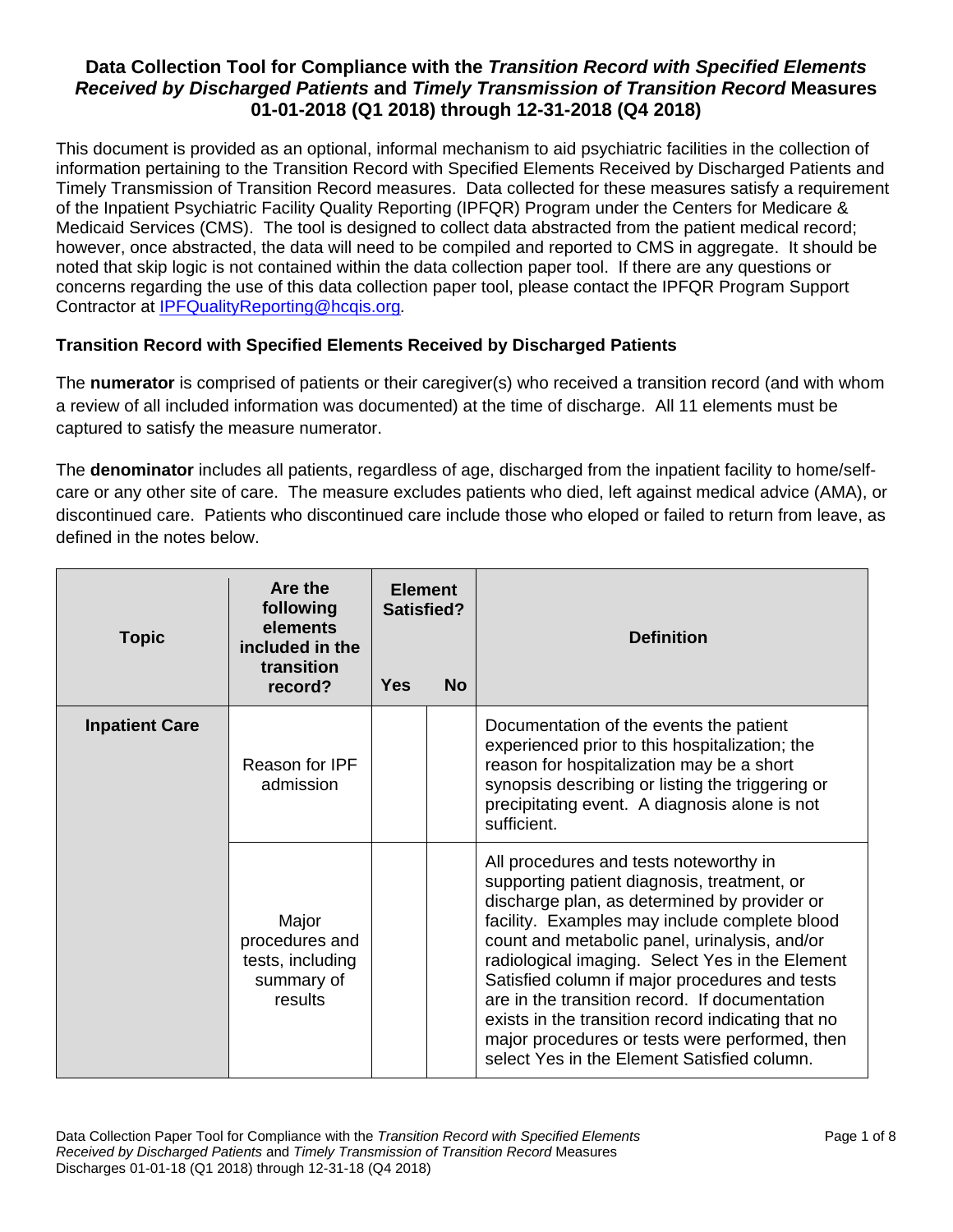| <b>Topic</b>                                                 | Are the<br>following<br>elements<br>included in the<br>transition | <b>Element</b><br><b>Satisfied?</b> |           | <b>Definition</b>                                                                                                                                                                                                                                                                                                                                                                                                                                                                                                                                                                                                                                                                                                                                                                                                                                                                                                                                                                                                                                                                                                                                                                                                                          |
|--------------------------------------------------------------|-------------------------------------------------------------------|-------------------------------------|-----------|--------------------------------------------------------------------------------------------------------------------------------------------------------------------------------------------------------------------------------------------------------------------------------------------------------------------------------------------------------------------------------------------------------------------------------------------------------------------------------------------------------------------------------------------------------------------------------------------------------------------------------------------------------------------------------------------------------------------------------------------------------------------------------------------------------------------------------------------------------------------------------------------------------------------------------------------------------------------------------------------------------------------------------------------------------------------------------------------------------------------------------------------------------------------------------------------------------------------------------------------|
|                                                              | record?                                                           | <b>Yes</b>                          | <b>No</b> |                                                                                                                                                                                                                                                                                                                                                                                                                                                                                                                                                                                                                                                                                                                                                                                                                                                                                                                                                                                                                                                                                                                                                                                                                                            |
| <b>Inpatient Care</b>                                        | Principal<br>diagnosis at<br>discharge                            |                                     |           | Documentation indicating the final principal<br>diagnosis at the time of discharge.<br>Documentation of the principal diagnosis at<br>discharge in the physician's final progress note<br>may be used.                                                                                                                                                                                                                                                                                                                                                                                                                                                                                                                                                                                                                                                                                                                                                                                                                                                                                                                                                                                                                                     |
| Post-Discharge/<br><b>Patient Self-</b><br><b>Management</b> | Current<br><b>Medication List</b>                                 |                                     |           | The current medication list should include<br>prescriptions, over-the-counter medications, and<br>herbal products in the following categories:<br><b>Medications to be TAKEN by patient:</b><br>$\bullet$<br>Medications prescribed prior to IPF stay to<br>be continued after discharge AND new<br>medications started during the IPF stay to<br>be continued after discharge AND newly<br>prescribed or recommended medications<br>to be taken after discharge. Prescribed or<br>recommended dosage, special<br>instructions/considerations, and intended<br>duration must be included for each<br>continued and new medication listed. A<br>generalized statement regarding intended<br>duration, such as a blanket statement<br>indicating that the patient should continue<br>the medications until told to stop, would<br>be acceptable for routine medications.<br><b>Medications NOT to be taken by</b><br>patient: Medications (prescription, over-<br>the-counter, and herbal products) taken<br>by the patient before the inpatient stay<br>that should be discontinued or withheld<br>after discharge. If there are no<br>medications to be discontinued, it is not<br>necessary to document this in the<br>transition record. |
|                                                              |                                                                   |                                     |           |                                                                                                                                                                                                                                                                                                                                                                                                                                                                                                                                                                                                                                                                                                                                                                                                                                                                                                                                                                                                                                                                                                                                                                                                                                            |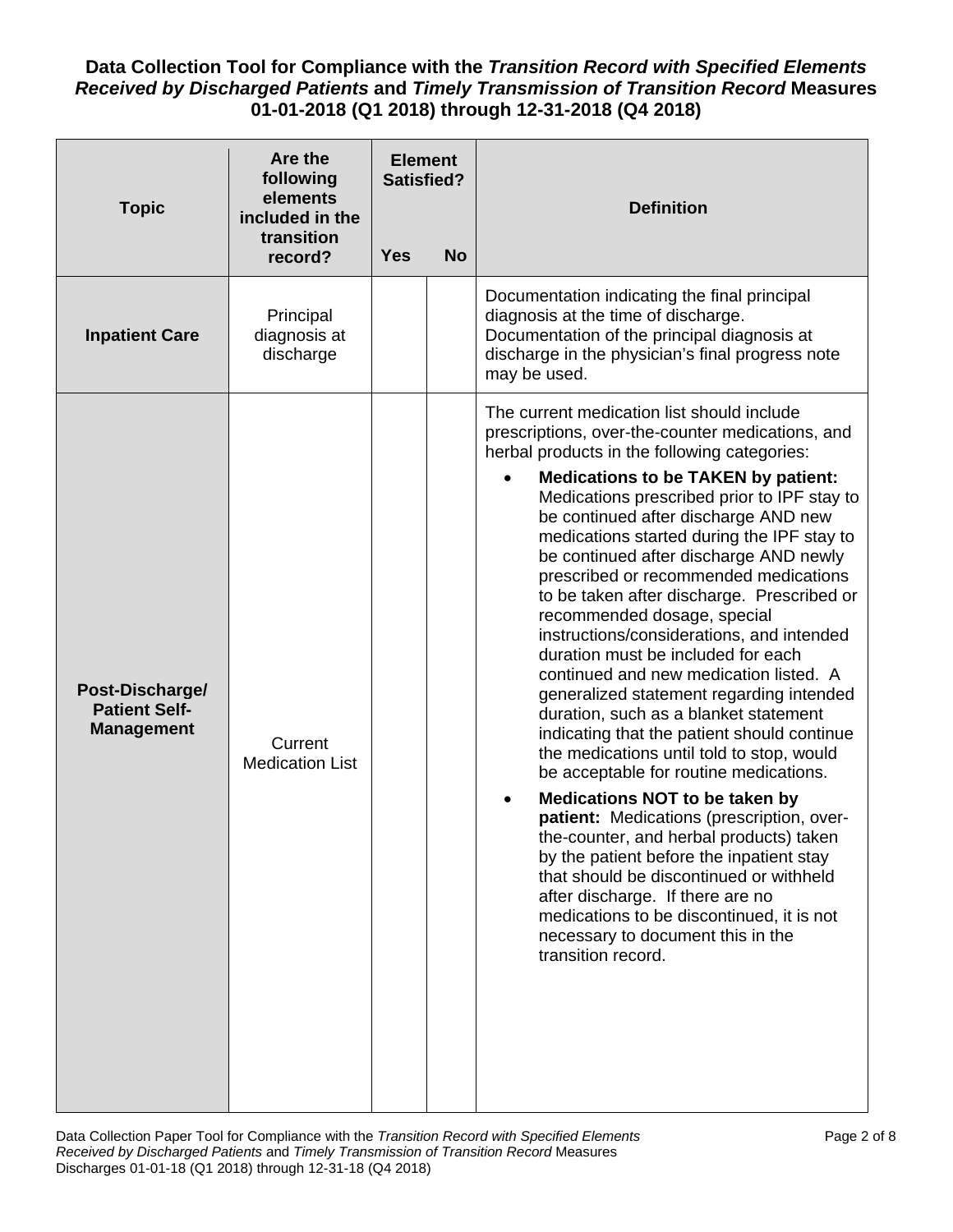| <b>Topic</b>                                                 | Are the<br>following<br>elements<br>included in the<br>transition                                                                             | <b>Element</b><br><b>Satisfied?</b> |           | <b>Definition</b>                                                                                                                                                                                                                                                                                                                                                                                                                                                                                                                                                                                                                                                                                                                                                                                                                                                                            |
|--------------------------------------------------------------|-----------------------------------------------------------------------------------------------------------------------------------------------|-------------------------------------|-----------|----------------------------------------------------------------------------------------------------------------------------------------------------------------------------------------------------------------------------------------------------------------------------------------------------------------------------------------------------------------------------------------------------------------------------------------------------------------------------------------------------------------------------------------------------------------------------------------------------------------------------------------------------------------------------------------------------------------------------------------------------------------------------------------------------------------------------------------------------------------------------------------------|
|                                                              | record?                                                                                                                                       | <b>Yes</b>                          | <b>No</b> |                                                                                                                                                                                                                                                                                                                                                                                                                                                                                                                                                                                                                                                                                                                                                                                                                                                                                              |
| Post-Discharge/<br><b>Patient Self-</b><br><b>Management</b> | <b>Studies Pending</b><br>at Discharge (or<br>documentation<br>that no studies<br>are pending)                                                |                                     |           | Medical tests not concluded at discharge.<br>Examples include complete blood count and<br>metabolic panel, urinalysis, or radiological<br>imaging. Select Yes in the Element Satisfied<br>column if studies pending at discharge are in the<br>transition record. If documentation exists in the<br>transition record indicating that no tests are<br>pending at discharge, then select Yes in the<br>Element Satisfied column.                                                                                                                                                                                                                                                                                                                                                                                                                                                              |
|                                                              | Patient<br><b>Instructions</b>                                                                                                                |                                     |           | Directions for patient and/or caregiver to follow<br>upon discharge from the facility. Examples<br>include medication information, dietary or activity<br>restrictions, warning signs and symptoms<br>associated with the condition, information<br>regarding what to do if the patient experiences a<br>relapse, etc. Instructions should be appropriate<br>for the patient, including the use of language<br>services.                                                                                                                                                                                                                                                                                                                                                                                                                                                                     |
| <b>Advance Care</b><br><b>Plan</b>                           | Advance<br>Directives or<br>surrogate<br>decision maker<br>documented OR<br>documented<br>reason for not<br>providing<br>advance care<br>plan |                                     |           | A written, signed statement that details the<br>patient's preferences for treatment should the<br>patient be unable to make such decisions for<br>him/herself, whether that incapacitation is due to<br>medical or mental health reasons. The<br>statement informs others about what treatment<br>the patient would or would not want to receive<br>from psychiatrists and/or other health<br>professionals concerning both psychiatric and<br>non-psychiatric care. An Advance Directive<br>identifies the person to whom the patient has<br>given the authority to make decisions on his/her<br>behalf, a surrogate decision maker.<br>Copies of the Advance Directive do not need to<br>be transmitted to the follow-up provider and the<br>patient need not create an Advance Directive(s)<br>to satisfy this element. This element can be met<br>if one of the following is documented: |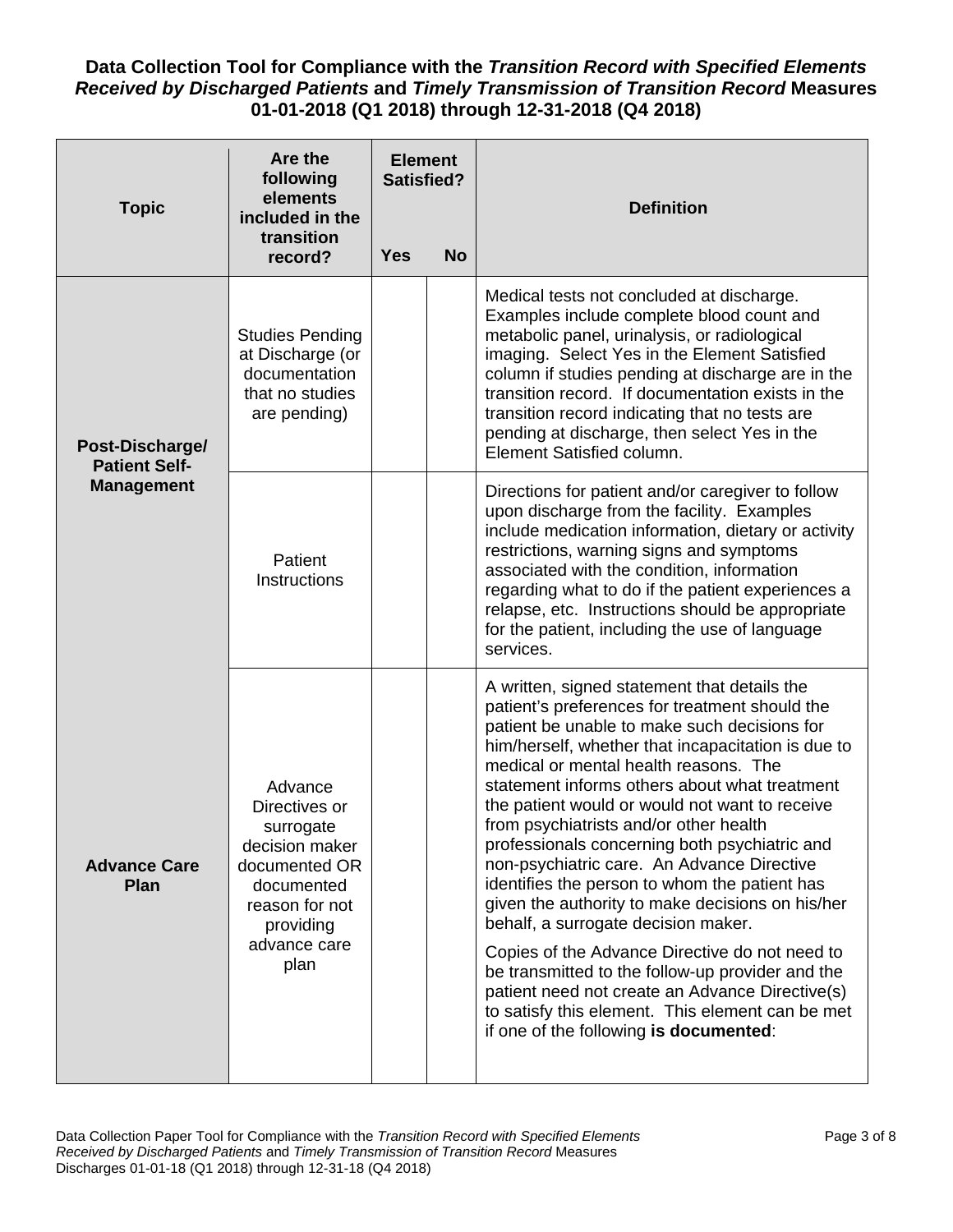| <b>Topic</b>                | Are the<br>following<br>elements<br>included in the<br>transition<br>record?                                                                  | <b>Element</b><br><b>Satisfied?</b><br><b>Yes</b> | <b>No</b> | <b>Definition</b>                                                                                                                                                                                                                                                                                                                                                                                                                                                                                                                                                                                                                                                                                                                                                                                                                                    |
|-----------------------------|-----------------------------------------------------------------------------------------------------------------------------------------------|---------------------------------------------------|-----------|------------------------------------------------------------------------------------------------------------------------------------------------------------------------------------------------------------------------------------------------------------------------------------------------------------------------------------------------------------------------------------------------------------------------------------------------------------------------------------------------------------------------------------------------------------------------------------------------------------------------------------------------------------------------------------------------------------------------------------------------------------------------------------------------------------------------------------------------------|
| <b>Advance Care</b><br>Plan | Advance<br>Directives or<br>surrogate<br>decision maker<br>documented OR<br>documented<br>reason for not<br>providing<br>advance care<br>plan |                                                   |           | The patient has an appointed surrogate<br>а.<br>decision maker.<br>b. The patient has a non-psychiatric (medical)<br>Advance Directive and a psychiatric Advance<br>Directive.<br>c. If (a) or (b) was not met, the patient was<br>offered information about designating a<br>surrogate decision maker or completing<br>Advance Directives, and, if the criteria for (a)<br>or (b) still were not met, a reason was<br>documented.<br>Advance Directives must be compliant with the<br>state laws for the state in which the patient<br>receives care. Additional information on the<br>Advance Care Plan element can be found in the<br><b>IPFQR Program Manual at</b><br>http://www.qualityreportingcenter.com/en/<br>inpatient-quality-reporting-programs/inpatient-<br>psychiatric-facilities-quality-reporting-program/<br>resources-and-tools/ |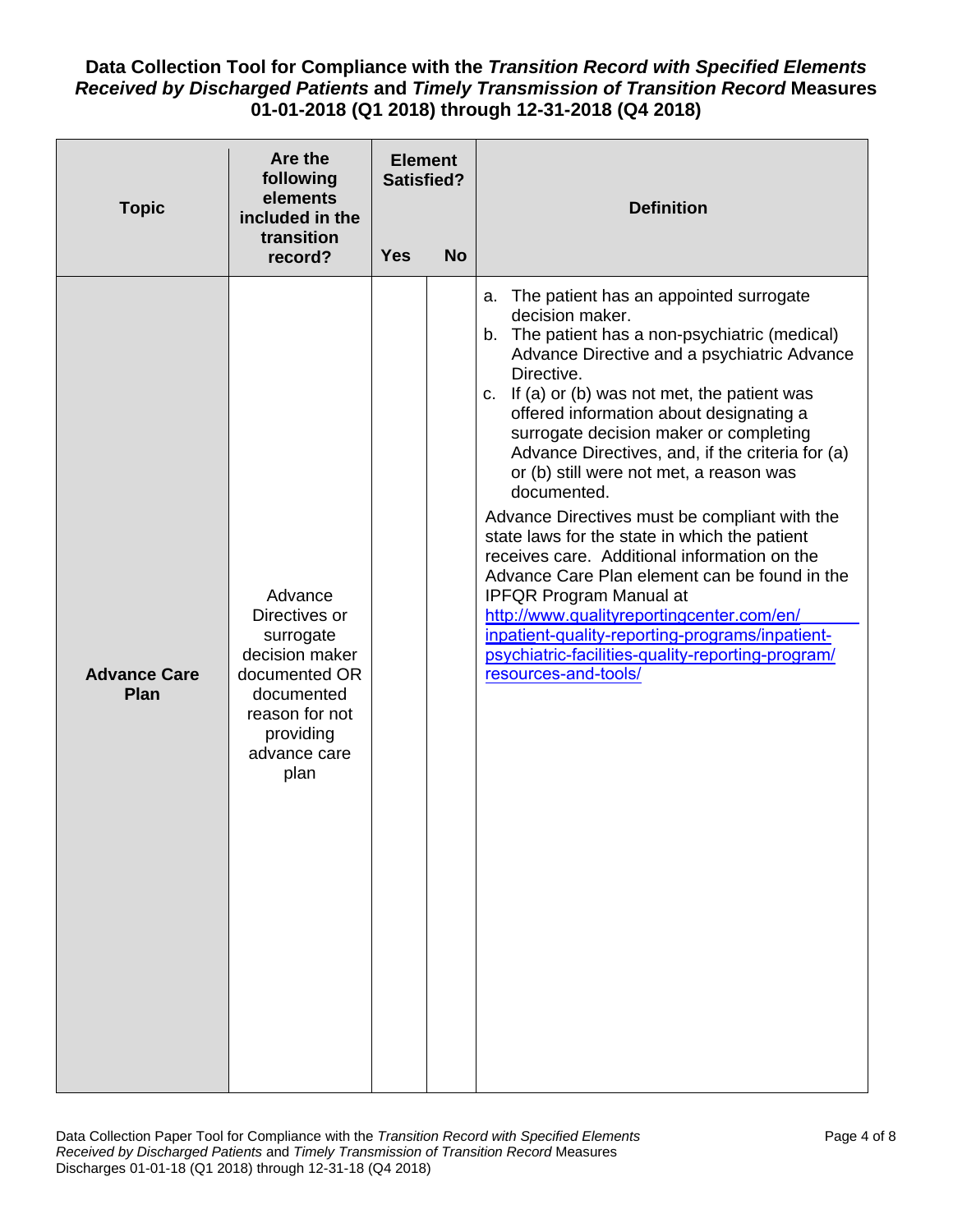| <b>Topic</b>                                                                                            | Are the<br>following<br>elements<br>included in the<br>transition                                                     | <b>Element</b><br><b>Satisfied?</b> |           | <b>Definition</b>                                                                                                                                                                                                                                                                                                                                                                                                                                                                                                                                                                                                                                                                                                                                                                     |
|---------------------------------------------------------------------------------------------------------|-----------------------------------------------------------------------------------------------------------------------|-------------------------------------|-----------|---------------------------------------------------------------------------------------------------------------------------------------------------------------------------------------------------------------------------------------------------------------------------------------------------------------------------------------------------------------------------------------------------------------------------------------------------------------------------------------------------------------------------------------------------------------------------------------------------------------------------------------------------------------------------------------------------------------------------------------------------------------------------------------|
|                                                                                                         | record?                                                                                                               | <b>Yes</b>                          | <b>No</b> |                                                                                                                                                                                                                                                                                                                                                                                                                                                                                                                                                                                                                                                                                                                                                                                       |
| <b>Contact</b><br>Information/<br><b>Plan for</b><br><b>Follow-Up Care</b><br>(See NOTES<br>on page 7.) | 24-hour/7-day<br>contact<br>information,<br>including<br>physician for<br>emergencies<br>related to<br>inpatient stay |                                     |           | Physician, healthcare team member, or other<br>healthcare personnel who have access to<br>medical records and other information<br>concerning the inpatient stay and who could be<br>contacted regarding emergencies related to the<br>stay. Crisis lines, 800 numbers, or other general<br>emergency contact numbers do not meet this<br>requirement unless personnel have access to the<br>medical records and other information<br>concerning the inpatient stay.                                                                                                                                                                                                                                                                                                                  |
|                                                                                                         | Contact<br>information for<br>obtaining results<br>of studies<br>pending at<br>discharge                              |                                     |           | Healthcare professional or facility contact<br>number at which patient can receive information<br>on studies that were not concluded at discharge.<br>Patient preference should be considered in<br>sharing results of studies, including whether<br>results should be provided on paper. Select Yes<br>in the Element Satisfied column if contact<br>information for obtaining results of studies<br>pending at discharge is in the transition record. If<br>documentation exists in the transition record<br>indicating that no tests are pending at discharge,<br>then select Yes in the Element Satisfied column.                                                                                                                                                                 |
|                                                                                                         | Plan for follow-<br>up care                                                                                           |                                     |           | A plan for follow-up care that describes treatment<br>and other supportive services to maintain or<br>optimize patient health. The plan should include<br>post-discharge therapy needed, any durable<br>medical equipment needed,<br>family/psychosocial/outpatient resources<br>available for patient support, self-care<br>instructions, etc. The plan may also include<br>other information, such as appointment with<br>outpatient clinician (if available), follow-up for<br>medical issues, social work and benefits follow-<br>up, pending legal issues, and peer support (e.g.,<br>Alcoholics Anonymous, Narcotics Anonymous,<br>and/or home-based services). The plan should<br>be developed with consideration of the patient's<br>goals of care and treatment preferences. |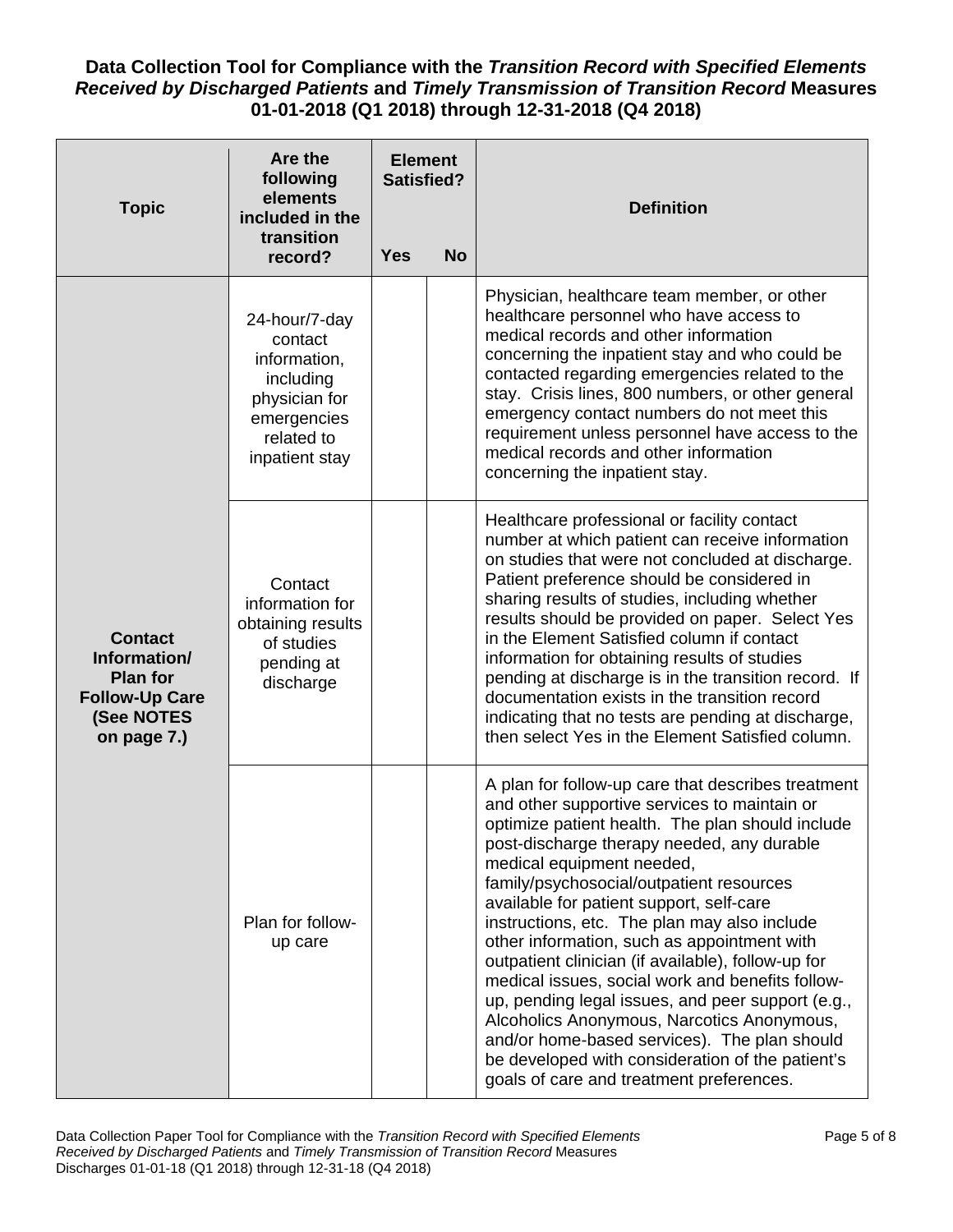| <b>Topic</b>                                                                                            | Are the<br>following<br>elements<br>included in the<br>transition<br>record?                              | <b>Element</b><br>Satisfied?<br><b>Yes</b><br><b>No</b> |  | <b>Definition</b>                                                                                                                                                                                                                                                                                                                                               |
|---------------------------------------------------------------------------------------------------------|-----------------------------------------------------------------------------------------------------------|---------------------------------------------------------|--|-----------------------------------------------------------------------------------------------------------------------------------------------------------------------------------------------------------------------------------------------------------------------------------------------------------------------------------------------------------------|
| <b>Contact</b><br>Information/<br><b>Plan for</b><br><b>Follow-Up Care</b><br>(See NOTES<br>on page 7.) | Primary<br>physician, other<br>healthcare<br>professional, or<br>site designated<br>for<br>follow-up care |                                                         |  | The primary care physician (PCP), medical<br>specialist, psychiatrist or psychologist, or other<br>physician or healthcare professional who will be<br>responsible for appointments after inpatient visit.<br>A site of care may include a group practice<br>specific to psychiatric care. A hotline or general<br>contact does not suffice for follow-up care. |

| Final Review of All Specified Elements Required for Transition Record<br><b>Prior to Transmission</b>                                                                                                                               | <b>Yes</b> | <b>No</b> |
|-------------------------------------------------------------------------------------------------------------------------------------------------------------------------------------------------------------------------------------|------------|-----------|
| Are ALL specified elements included in the transition record?                                                                                                                                                                       |            |           |
| Was the transition record discussed with the patient or caregiver OR, if the<br>patient was transferred to an inpatient facility, were the four elements<br>discussed with the receiving inpatient facility? (See NOTES on page 7.) |            |           |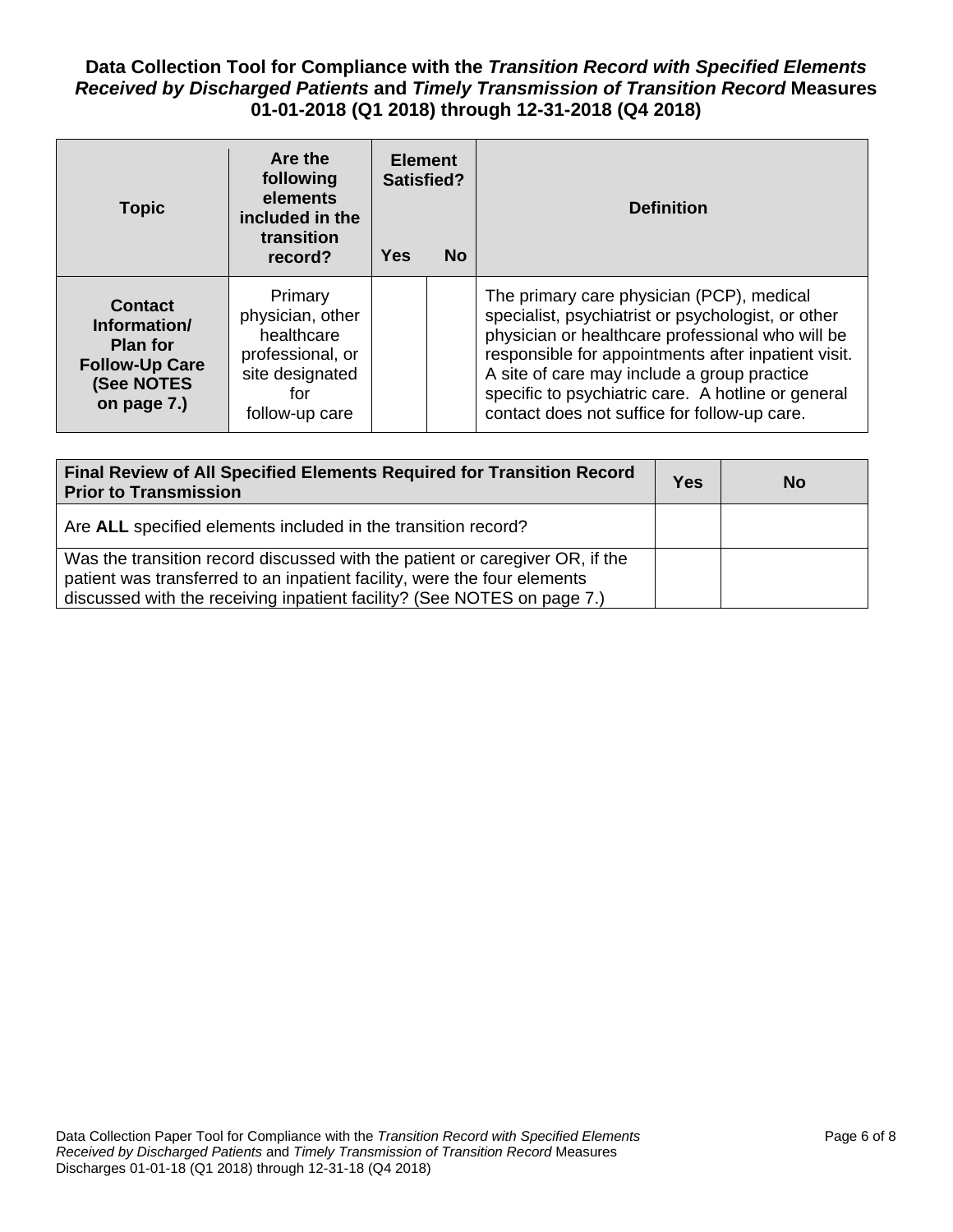#### **Timely Transmission of Transition Record**

The numerator includes patients for whom a transition record, as specified in the *Transition Record with Specified Elements Received by Discharged Patients* measure, was transmitted to the facility physician, primary physician, or other healthcare professional designated for follow-up care within 24 hours of discharge. All 11 elements must be captured and transmitted within 24 hours to satisfy the measure numerator.

The denominator includes all patients, regardless of age, discharged from an IPF to home/self-care, or any other site of care. The measure excludes patients who died, left against medical advice (AMA), or discontinued care. Patients who discontinued care include those who eloped or failed to return from leave.

|                                        | Date and time patient<br>was discharged from<br>facility<br>Date and time transition<br>record<br>was transmitted |                                                                                                                                                                                                                                           |           |                                                                                                                                                                                                                            |
|----------------------------------------|-------------------------------------------------------------------------------------------------------------------|-------------------------------------------------------------------------------------------------------------------------------------------------------------------------------------------------------------------------------------------|-----------|----------------------------------------------------------------------------------------------------------------------------------------------------------------------------------------------------------------------------|
| <b>Discharge</b><br><b>Information</b> | Method of transmission                                                                                            | Mail, fax, secure e-mail, or hard copy provided to<br>transport personnel. If the follow-up healthcare<br>professional has mutual access to the electronic<br>health record (EHR), this must be documented as<br>the transmission method. |           |                                                                                                                                                                                                                            |
|                                        | Was transition<br>record<br>transmitted<br>within 24 hours<br>of discharge?                                       | Yes                                                                                                                                                                                                                                       | <b>No</b> | Calculated as 24 consecutive hours from the time<br>the facility ordinarily records the patient discharge.<br>This may include transmission prior to discharge,<br>but the timeframe must end 24 hours after<br>discharge. |